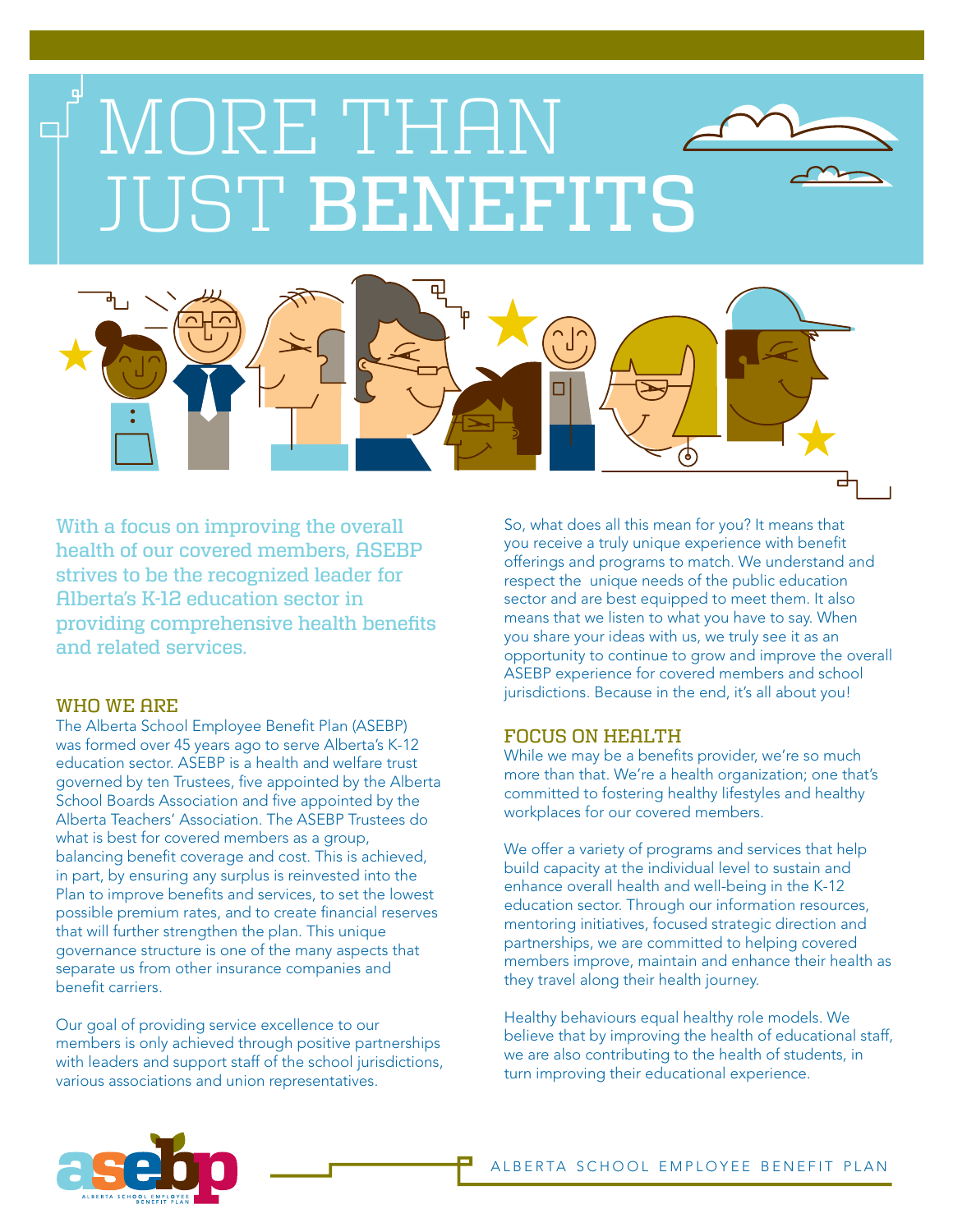

# SERVING YOU

Our commitment to covered members and school jurisdictions also extends to the customer service provided through our various touch points. Whether you're sending us an email, giving us a call or visiting our office in person, we strive to provide you with the best possible service experience.

The Benefit Services team is the primary point of contact for all covered members and school jurisdictions, providing accurate information about our comprehensive benefit coverage and helping covered members navigate their benefit plan.

The Disability Services and Early Intervention teams takes a proactive, holistic approach to promoting, maintaining and achieving health, wellness and quality of life. By bringing together the employer, the employee representative and health care professionals, they are able to fully support an employee who is absent due to illness or injury through recovery and safe return to work.

The Prevention Services team offers proactive programs and services that assess and make recommendations to support individual and/or school jurisdiction health.

### ACCESSING YOUR BENEFITS

Accessing your benefits has never been easier! Through My ASEBP, our online benefit portal, you can now manage your benefits with a few clicks of your mouse.

My ASEBP provides you with access to a variety of self-serve features, such as requesting or printing your ASEBP ID card, updating your banking information, and Health Spending Account management (if applicable). You can also view claims history and your coverage details.

If you haven't registered for an account, simply visit our website, [www.asebp.ab.ca,](www.asebp.ab.ca) and click on the Register Now button and follow the steps to create an account.

We also have a mobile app for Apple and Android devices. ASEBP Mobile provides you with access to a number of My ASEBP's self-service features including, Health Spending Account management (if applicable) and claims history, and provides you with a digital version of your ASEBP ID card for easy on-the-go access. You can download ASEBP Mobile for free from iTunes or Google Play.

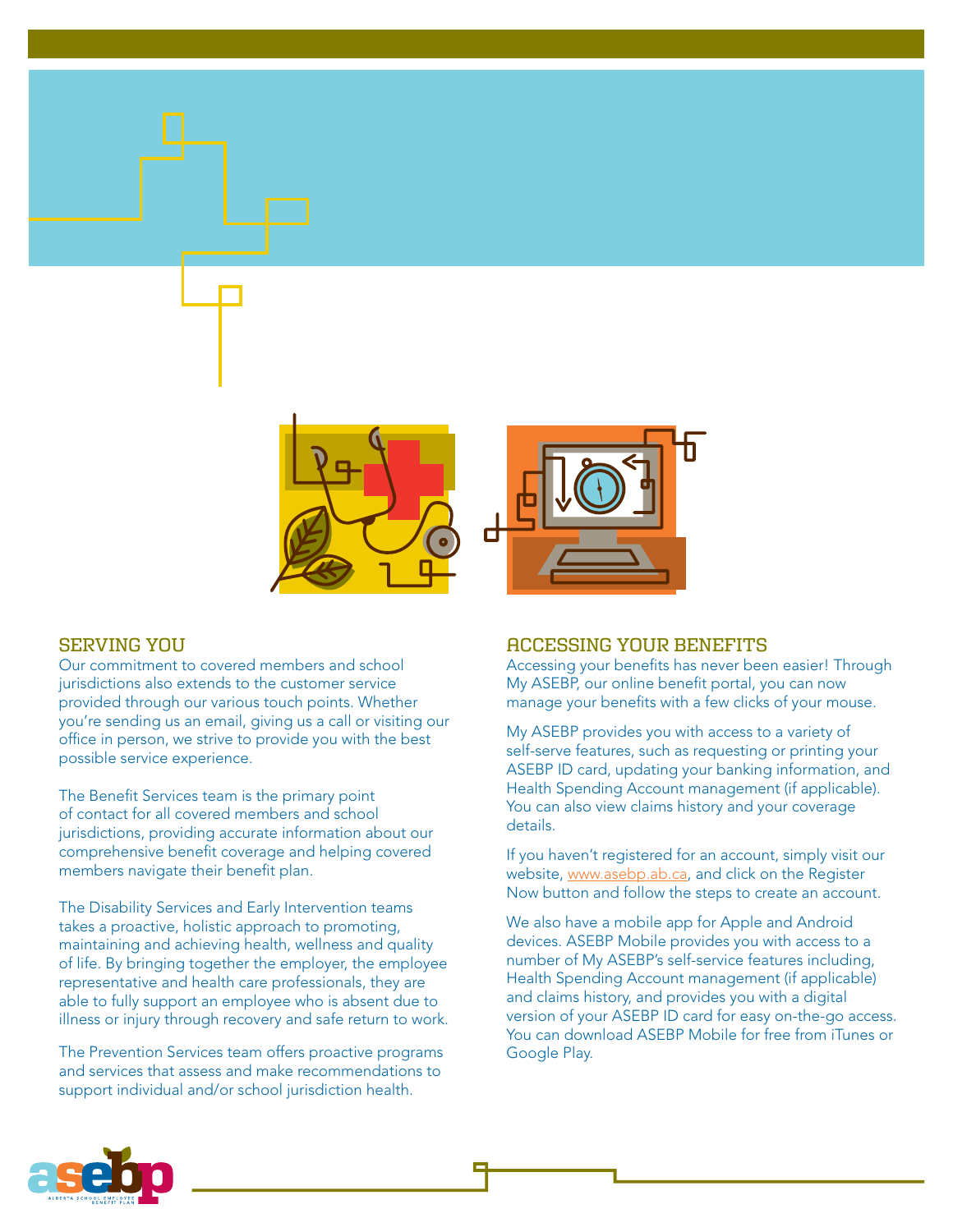

More information about your coverage can also be found on our website, [www.asebp.ab.ca,](www.asebp.ab.ca) under the "Benefits and Services" tab. Select any of the coverage areas in the drop down menu. On the right side of the screen you will find an icon to "View the Online Guide." Or, if you prefer, there is a link located below the icon to print the Benefit Handbook—just be sure to check back for updates to the Handbook throughout the year.

## APPLE-A-DAY

Apple-a-Day is a secure online health information resource available exclusively to you via My ASEBP. You will find a wealth of Canadian health resources including assessment tools and fitness and nutrition advice for you and your family.

Access the different health sections to look up medication information, research diseases and conditions, inquire about tests and procedures, and explore various health tools.

The medication library is a new feature that contains details on how medications work, the correct way to take them, when you shouldn't take them, possible side effects and important precautions and warnings about possible medication interactions.

The disease and condition section explores fact sheets on hundreds of diseases and conditions and highlights usable, authoritative information. Each easy-to-read fact sheet includes information about the causes of a condition and tips for prevention, symptoms and complications that may occur, and treatments and therapies available for a condition.

The test and procedure section is your resource for dozens of medical tests and procedures.

We encourage you to complete a health risk assessment. In just 20 minutes, this tool identifies your health risks and delivers your personal health report. In addition to getting an in-depth look at your health strengths and risks, you can learn more about how to take action to stay healthy. Lifestyle coaching is a feature that connects you to a fitness expert, dietitian or counsellor to help you set your goals, create an action plan and follow-up. Lifestyle coaching is a voluntary, short-term telephone-based program available to help improve your health.